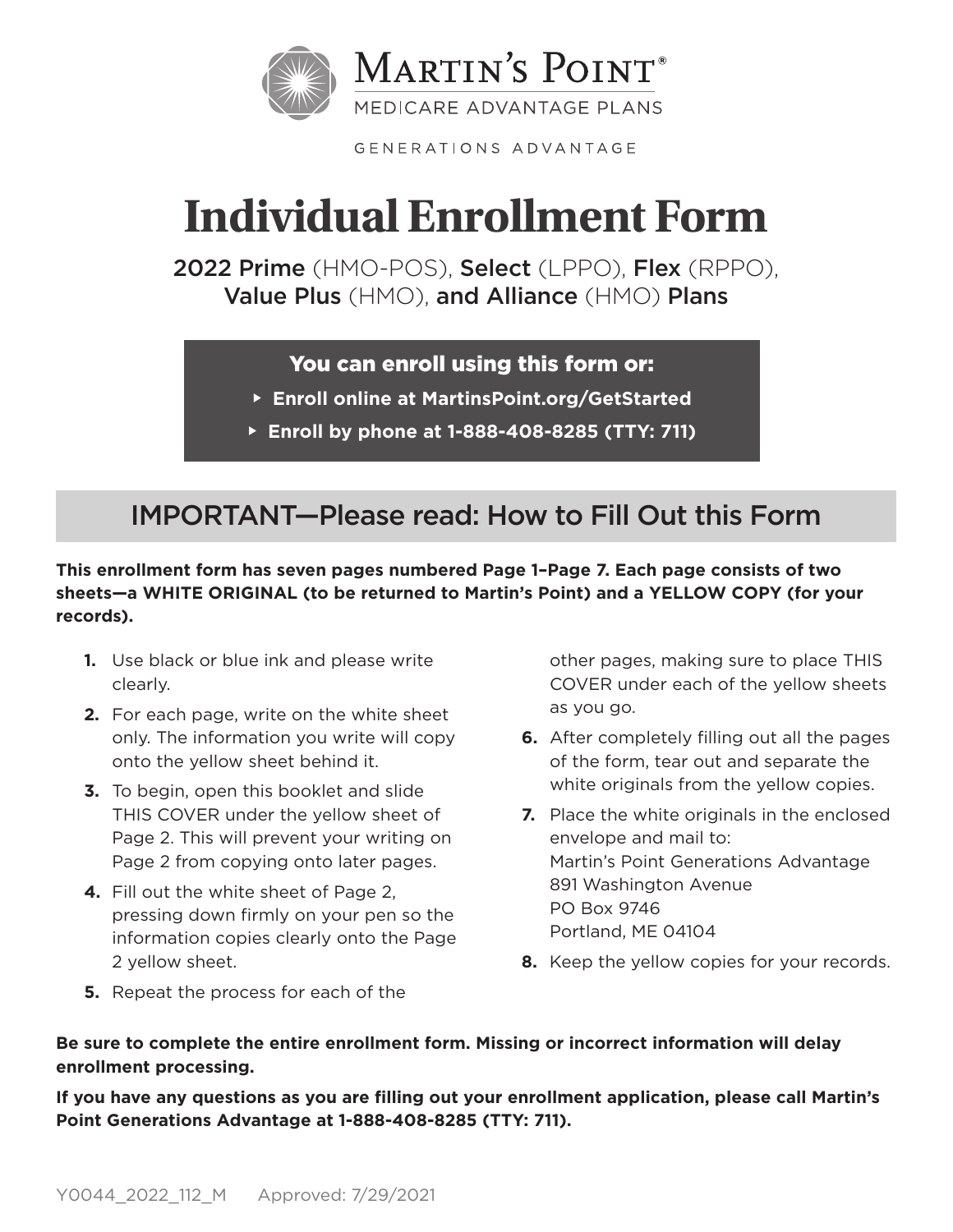# **Individual Enrollment Form**



MEDICARE ADVANTAGE PLANS

GENERATIONS ADVANTAGE

**Please contact Martin's Point Generations Advantage at 1-888-408-8285 (TTY: 711) if you need information in another language or format.**

### **Who can use this form?**

People with Medicare who want to join a Medicare Advantage Plan or Medicare Prescription Drug Plan

#### **To join a plan, you must:**

- ▶ Be a United States citizen or be lawfully present in the U.S.
- $\blacktriangleright$  Live in the plan's service area

**Important:** To join a Medicare Advantage Plan, you must also have both:

- • Medicare Part A (Hospital Insurance)
- ▶ Medicare Part B (Medical Insurance)

### **When do I use this form?**

You can join a plan:

- ▶ Between October 15-December 7 each year (for coverage starting January 1)
- Within 3 months of first getting Medicare
- $\blacktriangleright$  In certain situations where you can join or switch plans

Visit Medicare.gov to learn more about when you can sign up for a plan.

## **What do I need to complete this form?**

- Your Medicare Number (the number on your red, white, and blue Medicare card)
- Your permanent address and phone number

**Note:** You must complete all items in Section 1. The items in Section 2 are optional — you cannot be denied coverage because you do not fill them out.

### **Reminders:**

- $\blacktriangleright$  If you want to join a plan during fall open enrollment (October 15– December 7), the plan must get your completed form by December 7.
- Your plan will send you a bill for the plan's premium. You can choose to sign up to have your premium payments deducted from your bank account or your monthly Social Security (or Railroad Retirement Board) benefit.

### **What happens next?**

Send your completed and signed form to:

Martin's Point Generations Advantage 891 Washington Avenue PO Box 9746 Portland, ME 04104

Once they process your request to join, they will contact you.

## **How do I get help with this form?**

Call Martin's Point Generations Advantage at 1-888-408-8285 (TTY: 711).

Or, call Medicare at 1-800-MEDICARE (1-800-633-4227). TTY users can call 1-877-486-2048.

**En español:** Llame a Martin's Point Generations Advantage al 1-888-408-8285 (TTY: 711) o a Medicare gratis al 1-800-633-4227 y oprima el 2 para asistencia en español y un representante estará disponible para asistirle.

According to the Paperwork Reduction Act of 1995, no persons are required to respond to a collection of information unless it displays a valid OMB control number. The valid OMB control number for this information collection is 0938-NEW. The time required to complete this information is estimated to average 20 minutes per response, including the time to review instructions, search existing data resources, gather the data needed, and complete and review the information collection. If you have any comments concerning the accuracy of the time estimate(s) or suggestions for improving this form, please write to: CMS, 7500 Security Boulevard, Attn: PRA Reports Clearance Officer, Mail Stop C4-26-05, Baltimore, Maryland 21244-1850.

#### **IMPORTANT**

**Do not send this form or any items with your personal information (such as claims, payments, medical records, etc.) to the PRA Reports Clearance Office. Any items we get that aren't about how to improve this form or its collection burden (outlined in OMB 0938-1378) will be destroyed. It will not be kept, reviewed, or forwarded to the plan. See "What happens next?" on this page to send your completed form to the plan.**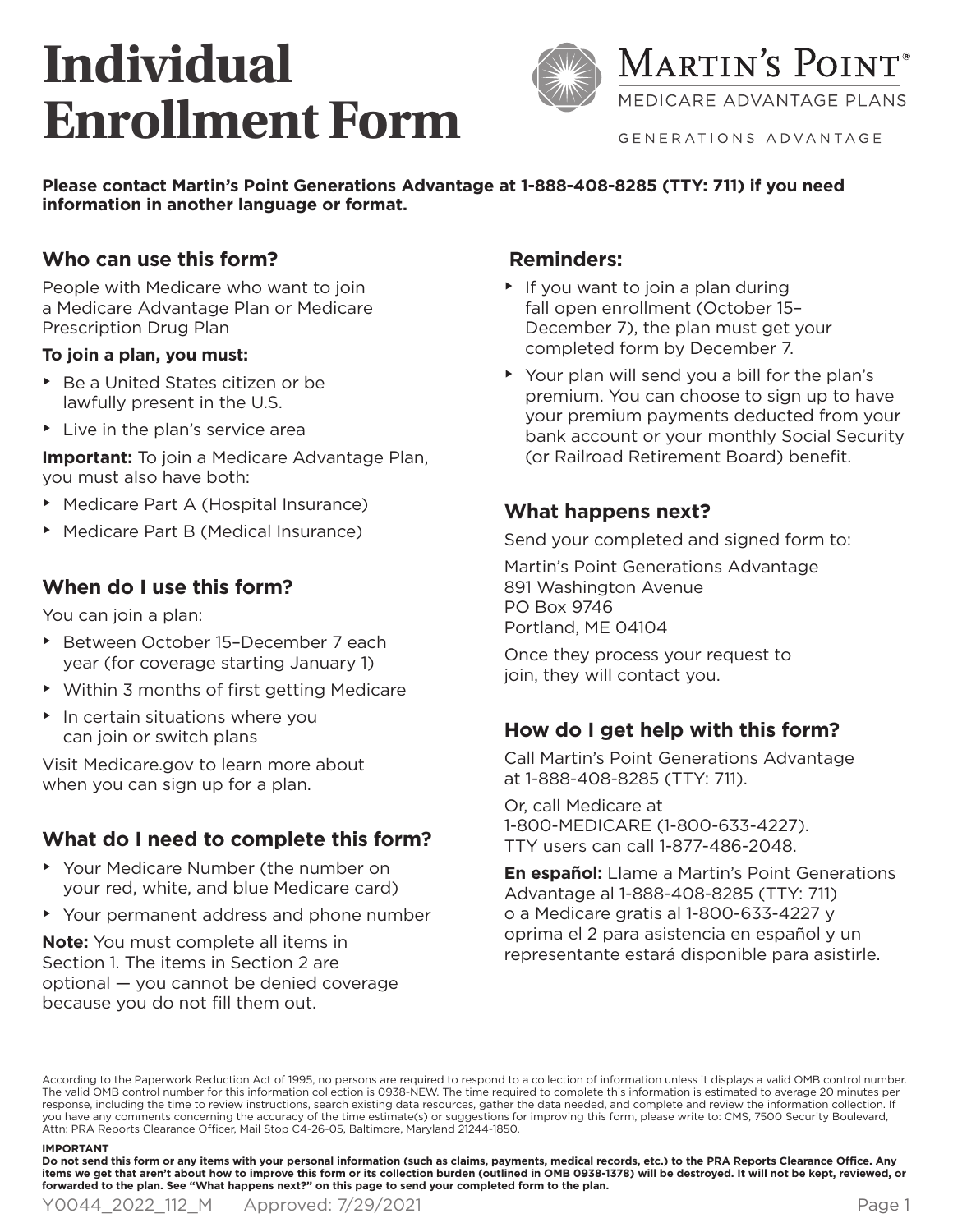

GENERATIONS ADVANTAGE

## **Individual Enrollment Form** 2022 Prime (HMO-POS), Value Plus (HMO), Alliance (HMO), Flex (RPPO), Select (LPPO)

**Please contact Martin's Point Generations Advantage at 1-888-408-8285 (TTY: 711) if you need information in another language or format.**

## **Section 1 – All fields on page 1 and 2 are required (unless marked optional)**

| Select the plan you want to join:                                                                                                                                                                                                                                        |                        |
|--------------------------------------------------------------------------------------------------------------------------------------------------------------------------------------------------------------------------------------------------------------------------|------------------------|
| $\Box$ PRIME (HMO-POS) Includes prescription drug coverage                                                                                                                                                                                                               | <b>Monthly Premium</b> |
| ME and NH: Androscoggin, Cumberland, York, Cheshire, Hillsborough,<br>Merrimack, Rockingham, Strafford, and Sullivan Counties                                                                                                                                            | \$0 per month          |
| ME: Aroostook, Franklin, Hancock, Kennebec, Knox, Penobscot, Sagadahoc,<br>and Washington Counties                                                                                                                                                                       | \$29 per month         |
| ME and NH: Lincoln, Oxford, Piscataquis, Somerset, Waldo, Belknap, Carroll,<br>Coos, and Grafton Counties                                                                                                                                                                | \$89 per month         |
| $\Box$ SELECT (LPPO) Includes prescription drug coverage                                                                                                                                                                                                                 | <b>Monthly Premium</b> |
| NH: Belknap, Carroll, and Grafton Counties                                                                                                                                                                                                                               | \$39 per month         |
| ME and NH: Androscoggin, Aroostook, Cumberland, Franklin, Hancock,<br>Kennebec, Knox, Lincoln, Oxford, Penobscot, Piscataquis, Sagadahoc,<br>Somerset, Waldo, Washington, York, Cheshire, Coos, Hillsborough,<br>Merrimack, Rockingham, Strafford, and Sullivan Counties | \$99 per month         |
| $\Box$ FLEX (RPPO) Includes prescription drug coverage                                                                                                                                                                                                                   | <b>Monthly Premium</b> |
| ME and NH: All counties                                                                                                                                                                                                                                                  | \$53 per month         |
| $\Box$ VALUE PLUS (HMO) Includes prescription drug coverage                                                                                                                                                                                                              | <b>Monthly Premium</b> |
| ME and NH: Androscoggin, Aroostook, Franklin, Hancock, Kennebec, Knox,<br>Lincoln, Oxford, Penobscot, Piscataquis, Sagadahoc, Somerset, Waldo,<br>Washington, York, Belknap, Carroll, Grafton, Hillsborough and Strafford<br>Counties                                    | \$0 per month          |
| $\Box$ ALLIANCE (HMO) NO prescription drug coverage                                                                                                                                                                                                                      | <b>Monthly Premium</b> |
| ME and NH: All counties                                                                                                                                                                                                                                                  | \$0 per month          |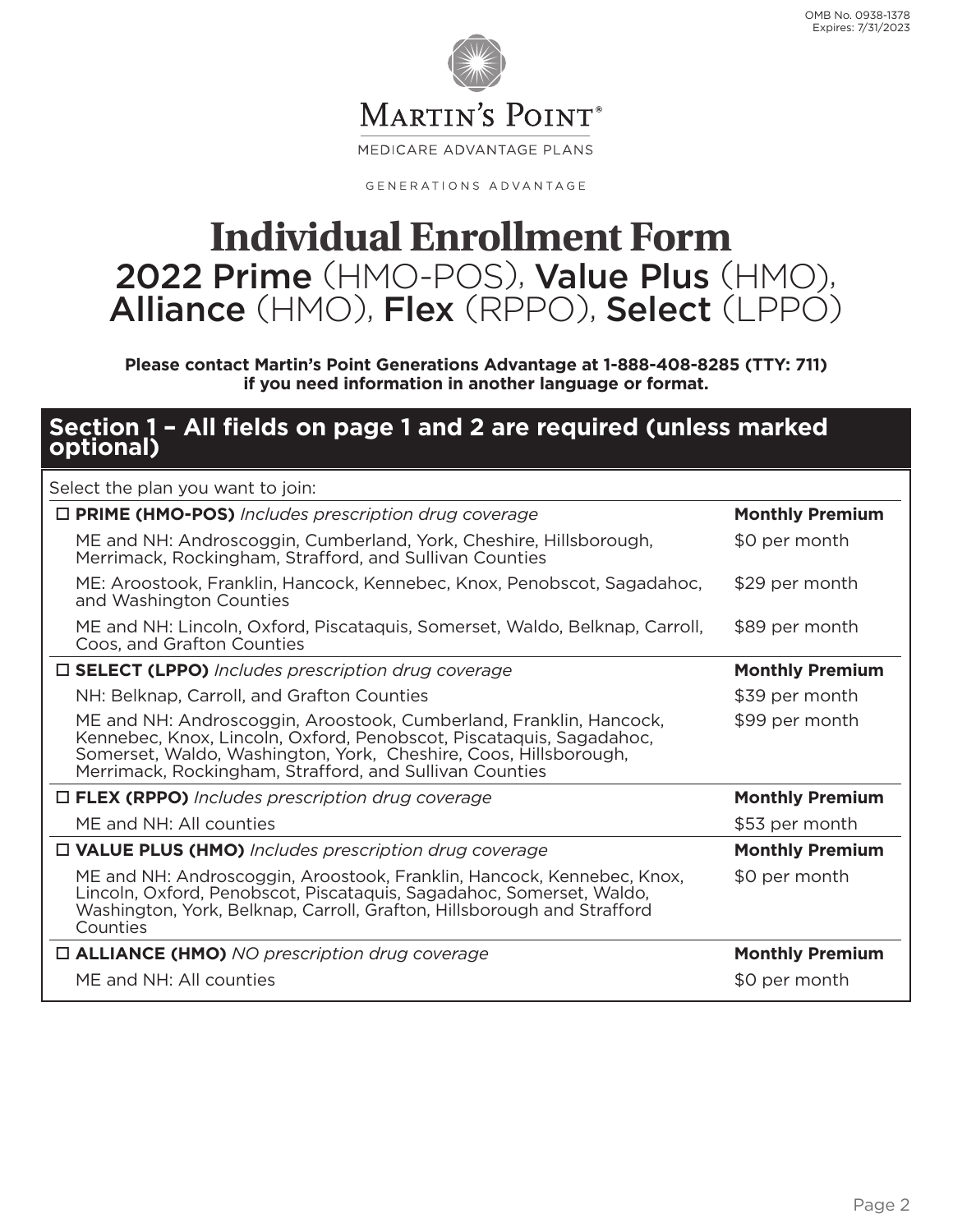|                                                                                                                                                 |                                 |                            | Expires: //31/2023 |  |
|-------------------------------------------------------------------------------------------------------------------------------------------------|---------------------------------|----------------------------|--------------------|--|
| FIRST name:                                                                                                                                     | LAST name:                      | Middle Initial (Optional): |                    |  |
| Sex:                                                                                                                                            | Birth (MM/DD/YYYY)              | Phone number:              |                    |  |
| $\square$ Male<br>$\square$ Female                                                                                                              |                                 | $\mathcal{C}$<br>$\left($  |                    |  |
| Email (Optional):                                                                                                                               |                                 |                            |                    |  |
| Permanent Residence street address (Don't enter a PO Box):                                                                                      |                                 |                            |                    |  |
| City:                                                                                                                                           | County (optional):              | State:                     | ZIP Code:          |  |
| Mailing address, if different from your permanent address (PO Box allowed):                                                                     |                                 |                            |                    |  |
| Street address:                                                                                                                                 |                                 |                            |                    |  |
| City:                                                                                                                                           |                                 | State:                     | ZIP Code:          |  |
| Your Medicare information:                                                                                                                      |                                 |                            |                    |  |
| <b>Medicare Number:</b>                                                                                                                         |                                 |                            |                    |  |
| Part A effective date: / / / / Part B effective date: / / /                                                                                     |                                 |                            |                    |  |
| Answer these important questions:                                                                                                               |                                 |                            |                    |  |
| Will you have other prescription drug coverage (like VA, TRICARE) in addition to<br>Martin's Point Generations Advantage? □ Yes<br>$\square$ No |                                 |                            |                    |  |
| Name of other coverage:                                                                                                                         |                                 |                            |                    |  |
| Member number for this coverage:                                                                                                                | Group number for this coverage: |                            |                    |  |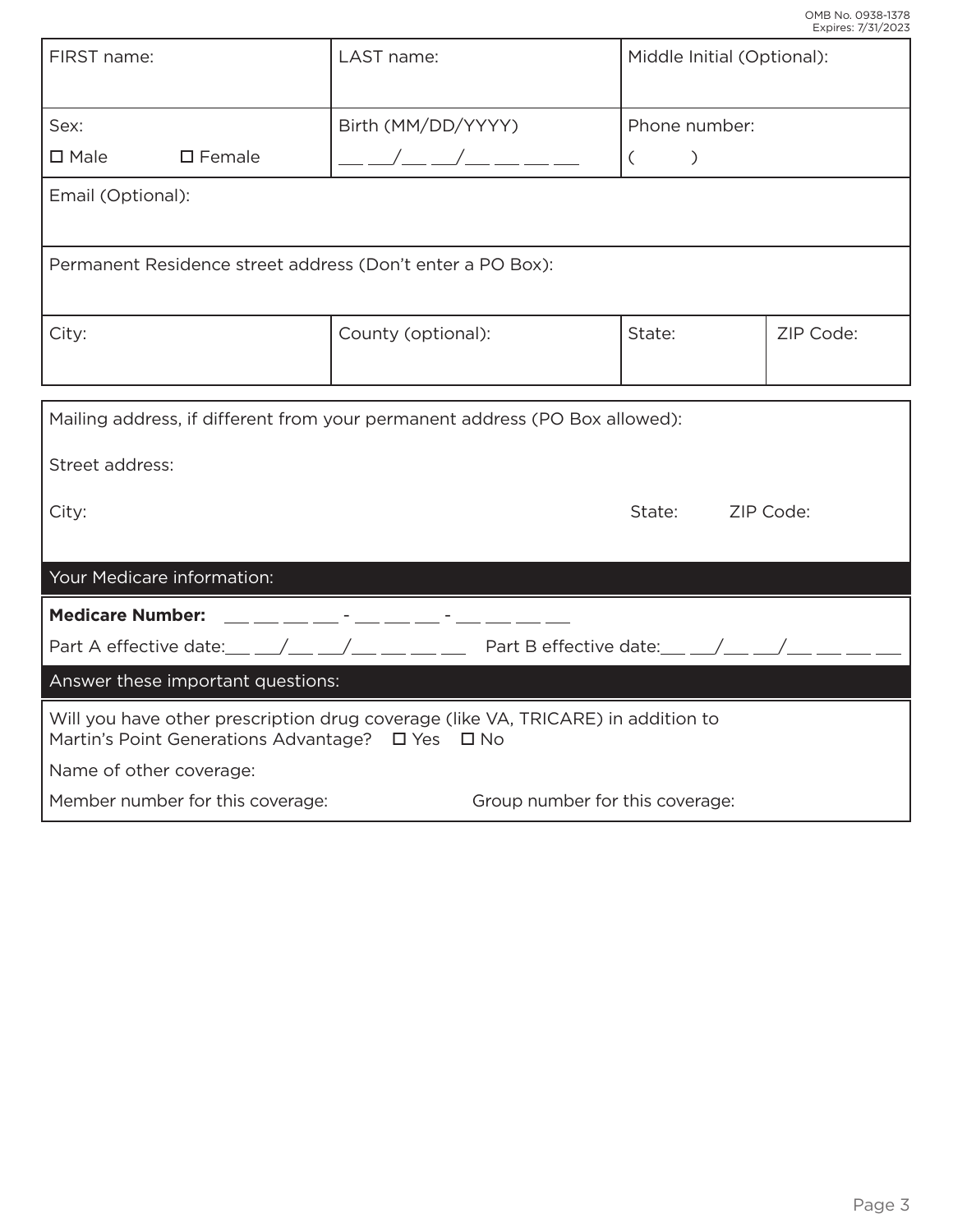#### IMPORTANT: Read and sign below:

- • I must keep both Hospital (Part A) and Medical (Part B) to stay in Martin's Point Generations Advantage.
- • By joining this Medicare Advantage Plan or Medicare Prescription Drug Plan, I acknowledge that Martin's Point Generations Advantage will share my information with Medicare, who may use it to track my enrollment, to make payments, and for other purposes allowed by Federal law that authorize the collection of this information (see Privacy Act Statement below).
- • Your response to this form is voluntary. However, failure to respond may affect enrollment in the plan.
- • The information on this enrollment form is correct to the best of my knowledge. I understand that if I intentionally provide false information on this form, I will be disenrolled from the plan.
- • I understand that people with Medicare are generally not covered under Medicare while out of the country, except for limited coverage near the U.S. border.
- • I understand that when my Martin's Point Generations Advantage coverage begins, I must get all of my medical and prescription drug benefits from Martin's Point Generations Advantage. Benefits and services provided by Martin's Point Generations Advantage and contained in my Martin's Point Generations Advantage "Evidence of Coverage" document (also known as a member contract or subscriber agreement) will be covered. Neither Medicare nor Martin's Point Generations Advantage will pay for benefits or services that are not covered.
- $\blacktriangleright$  I understand that my signature (or the signature of the person legally authorized to act on my behalf) on this application means that I have read and understand the contents of this application. If signed by an authorized representative (as described above), this signature certifies that:
	- 1) This person is authorized under State law to complete this enrollment, and
	- 2) Documentation of this authority is available upon request by Medicare.

| Signature:    | Today's date:                                                                   |
|---------------|---------------------------------------------------------------------------------|
|               | If you are the authorized representative, sign above and fill out these fields: |
| Name:         | Address:                                                                        |
| Phone number: | Relationship to enrollee:                                                       |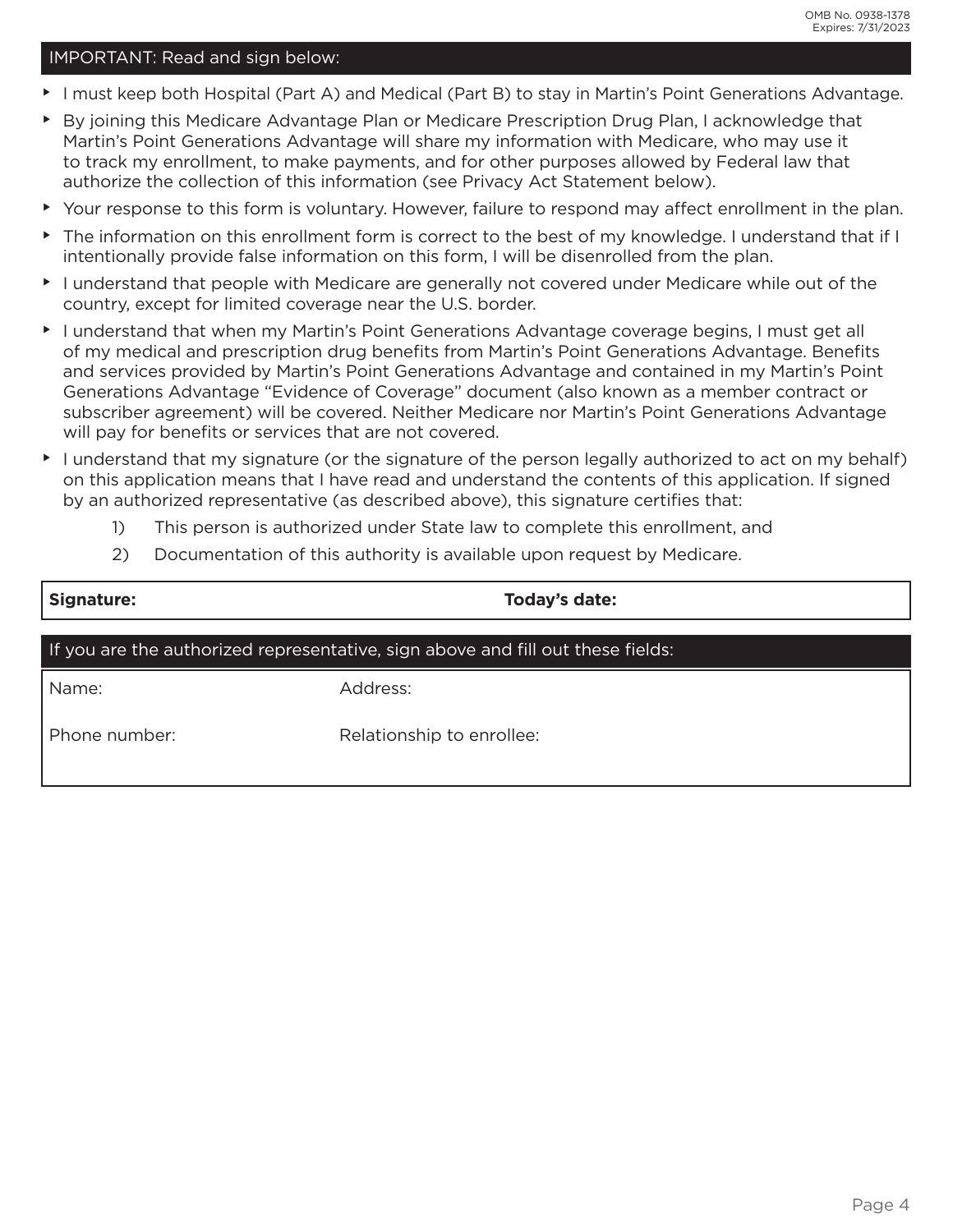## **Section 2 – All fields on this page are optional**

#### **Answering these questions is your choice. You cannot be denied coverage because you do not fill them out.**

| For communications that can be personalized, what is your preferred method of communication?<br>$\Box$ Print (letters, brochures, postcards)<br>$\square$ Telephonic (home or cell phone)<br>□ Digital (email, text messaging, video conferencing                                                                                                                                                                                                                       |  |  |  |  |
|-------------------------------------------------------------------------------------------------------------------------------------------------------------------------------------------------------------------------------------------------------------------------------------------------------------------------------------------------------------------------------------------------------------------------------------------------------------------------|--|--|--|--|
| Select one if you want us to send you information in a language other than English.<br>$\Box$ French $\Box$ Spanish                                                                                                                                                                                                                                                                                                                                                     |  |  |  |  |
| Select one if you want us to send you information in an accessible format.<br>$\Box$ Braille $\Box$ Large print $\Box$ Audio CD                                                                                                                                                                                                                                                                                                                                         |  |  |  |  |
| Please contact Martin's Point Generations Advantage at 1-888-408-8285 (TTY: 711) if you need<br>information in an accessible format other than what is listed above. We are available 8 am-8 pm, seven<br>days a week from October 1 to March 31; and Monday through Friday the rest of the year.                                                                                                                                                                       |  |  |  |  |
| Do you work? □ Yes □ No<br>Does your spouse work? $\Box$ Yes $\Box$ No                                                                                                                                                                                                                                                                                                                                                                                                  |  |  |  |  |
| List your Primary Care Physician (PCP), clinic, or health center:                                                                                                                                                                                                                                                                                                                                                                                                       |  |  |  |  |
| Prime (HMO-POS), Value Plus (HMO), and Alliance (HMO) Plans Only: Your Primary Care Physician<br>(PCP) must be in the Martin's Point Generations Advantage network. If your current PCP is not in our<br>network, you may choose a new in-network PCP or we will designate an in-network PCP for you. A<br>list of in-network PCPs is available online at MartinsPoint.org/Medicare or by calling Martin's Point<br>Generations Advantage at 1-888-408-8285 (TTY: 711). |  |  |  |  |
| Select (LPPO) and Flex (RPPO) Plans Only: Plan members are not required to choose a PCP.                                                                                                                                                                                                                                                                                                                                                                                |  |  |  |  |
| Please provide your Generation's Advantage in-network PCP information below:                                                                                                                                                                                                                                                                                                                                                                                            |  |  |  |  |
| First Name:<br>Last Name:                                                                                                                                                                                                                                                                                                                                                                                                                                               |  |  |  |  |
| Address:                                                                                                                                                                                                                                                                                                                                                                                                                                                                |  |  |  |  |
| Phone Number (including area code):                                                                                                                                                                                                                                                                                                                                                                                                                                     |  |  |  |  |
| Is this your current physician? $\Box$ Yes $\Box$ No                                                                                                                                                                                                                                                                                                                                                                                                                    |  |  |  |  |
| $\square$ Please designate a Primary Care Physician (PCP) for me.                                                                                                                                                                                                                                                                                                                                                                                                       |  |  |  |  |

#### **Paying your plan premiums**

You can pay your monthly plan premium (including any late enrollment penalty that you currently have or may owe) by mail, Electronic Funds Transfer (EFT), or Credit Card each month. **You can also choose to pay your premium by having it automatically taken out of your Social Security or Railroad Retirement Board (RRB) benefit each month.**

**If you must pay a Part D-Income Related Monthly Adjustment Amount (Part D-IRMAA), you must pay this extra amount in addition to your plan premium.** The amount is usually taken out of your Social Security benefit, or you may get a bill from Medicare (or the RRB). DON'T pay Martin's Point Generations Advantage the Part D-IRMAA.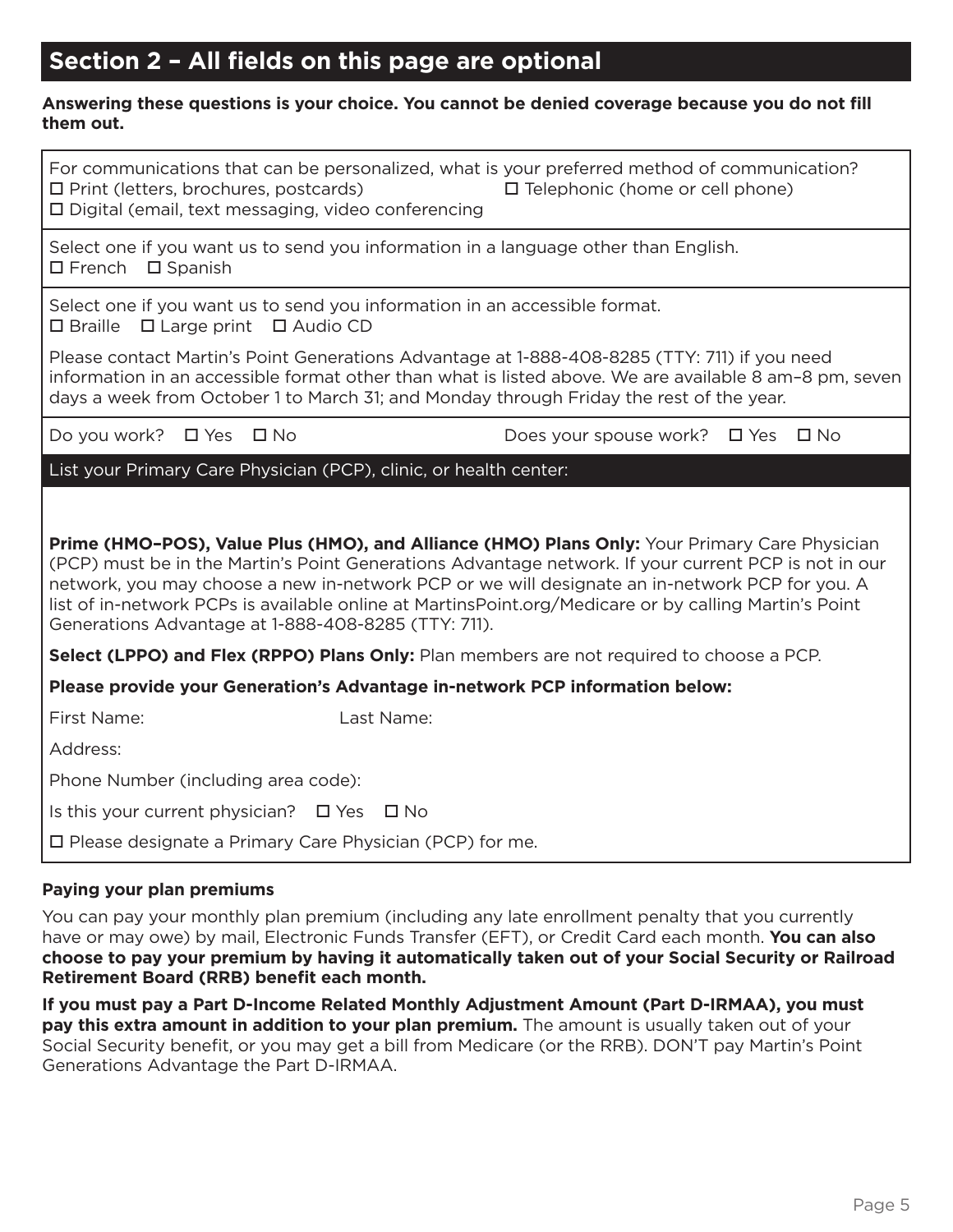| Please select a premium payment option:<br>(If you don't select a payment option, you will receive a bill each month by mail.)                                                                                                                                                                                                                                                                                                                                                                                                                                                                                                                                                                                                                             |
|------------------------------------------------------------------------------------------------------------------------------------------------------------------------------------------------------------------------------------------------------------------------------------------------------------------------------------------------------------------------------------------------------------------------------------------------------------------------------------------------------------------------------------------------------------------------------------------------------------------------------------------------------------------------------------------------------------------------------------------------------------|
| □ Automatic deduction from your monthly Social Security or Railroad Retirement Board (RRB)<br><b>benefit check.</b> I get my monthly benefits from: □ Social Security □ RRB                                                                                                                                                                                                                                                                                                                                                                                                                                                                                                                                                                                |
| (The Social Security or RRB deduction may take two or more months to begin after Social Security<br>or RRB approves the deduction. In most cases, if Social Security or RRB accepts your request for<br>automatic deduction, the first deduction from your Social Security or RRB benefit check will include<br>all premiums due from your enrollment effective date up to the point withholding begins. If Social<br>Security or RRB does not approve your request for automatic deduction, we will send you a paper<br>bill for your monthly premiums.)                                                                                                                                                                                                  |
| □ Electronic Funds Transfer (EFT) from your bank account each month. Please enclose a VOIDED<br>check or provide the following:                                                                                                                                                                                                                                                                                                                                                                                                                                                                                                                                                                                                                            |
|                                                                                                                                                                                                                                                                                                                                                                                                                                                                                                                                                                                                                                                                                                                                                            |
|                                                                                                                                                                                                                                                                                                                                                                                                                                                                                                                                                                                                                                                                                                                                                            |
| Account Type: □ Checking □ Savings                                                                                                                                                                                                                                                                                                                                                                                                                                                                                                                                                                                                                                                                                                                         |
| □ Credit/Debit Card automatically charged each month. Please provide the following information:                                                                                                                                                                                                                                                                                                                                                                                                                                                                                                                                                                                                                                                            |
|                                                                                                                                                                                                                                                                                                                                                                                                                                                                                                                                                                                                                                                                                                                                                            |
| Name of Account Holder (as it appears on card): ________________________________                                                                                                                                                                                                                                                                                                                                                                                                                                                                                                                                                                                                                                                                           |
|                                                                                                                                                                                                                                                                                                                                                                                                                                                                                                                                                                                                                                                                                                                                                            |
| $\Box$ Get a bill each month and pay by mail.                                                                                                                                                                                                                                                                                                                                                                                                                                                                                                                                                                                                                                                                                                              |
| PRIVACY ACT STATEMENT<br>The Centers for Medicare & Medicaid Services (CMS) collects information from Medicare plans to track beneficiary enrollment in Medicare Advantage (MA) or<br>Prescription Drug Plans (PDP), improve care, and for the payment of Medicare benefits. Sections 1851 and 1860D-1 of the Social Security Act and 42 CFR §§<br>422.50, 422.60, 423.30 and 423.32 authorize the collection of this information. CMS may use, disclose, and exchange enrollment data from Medicare beneficiaries<br>as specified in the System of Records Notice (SORN) "Medicare Advantage Prescription Drug (MARx)", System No. 09-70-0588. Your response to this form is<br>voluntary. However, failure to respond may affect enrollment in the plan. |
| Office Use Only:                                                                                                                                                                                                                                                                                                                                                                                                                                                                                                                                                                                                                                                                                                                                           |
| Name of staff member/agent/broker (if<br>Requested effective date of coverage:                                                                                                                                                                                                                                                                                                                                                                                                                                                                                                                                                                                                                                                                             |

 $\Box$  ICEP/IEP  $\Box$  AEP  $\Box$  OEP

□ SEP (type): <u>■ SEP</u> (type): ■

 No in-person meeting conducted, SOA not required

Broker received date:

assisted in enrollment):

Must be submitted to Martin's Point within 24 hours of this date

<u> 1989 - Johann Barbara, martxa a</u>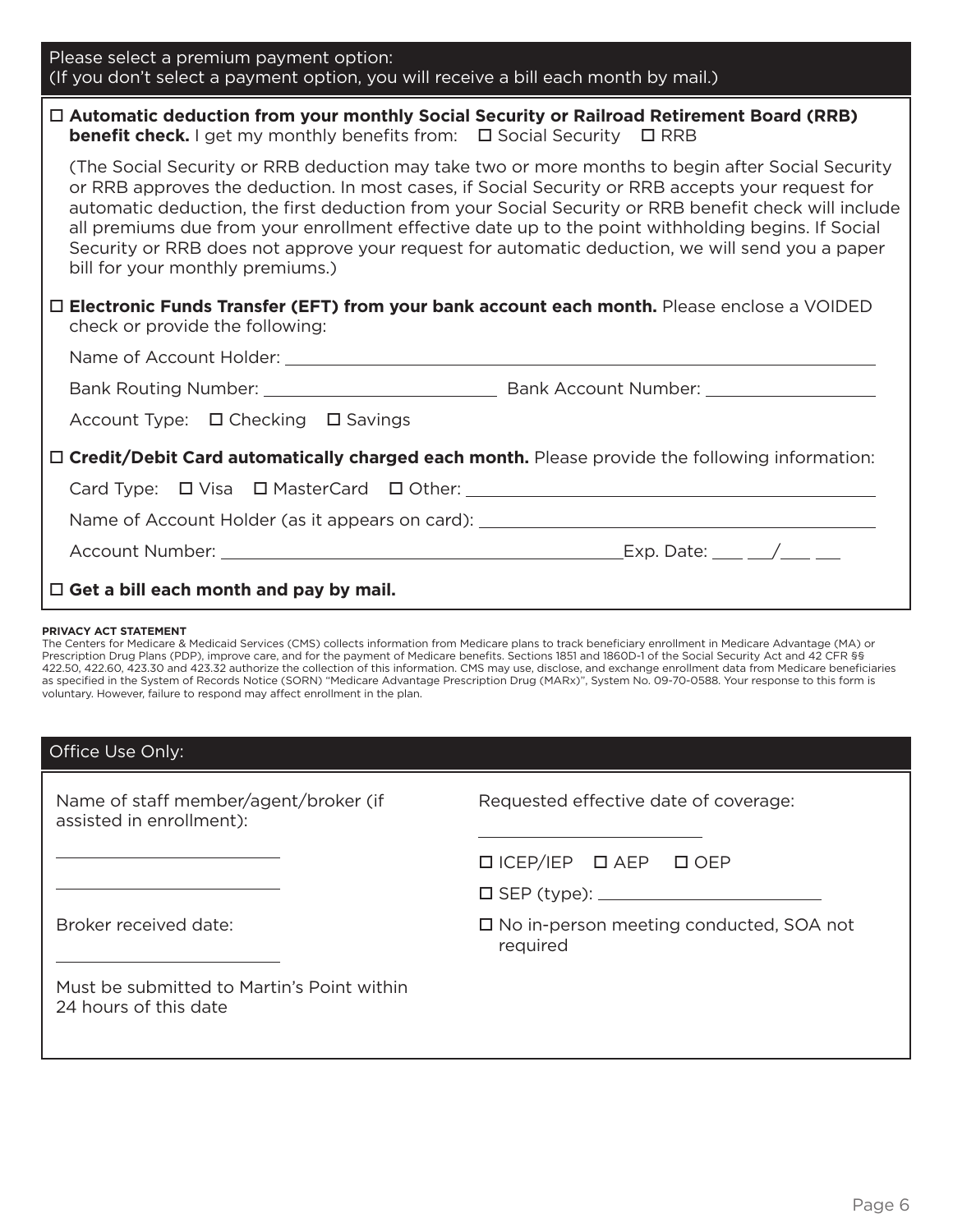## **Certify Your Eligibility For An Enrollment Period**

**Typically, you may enroll in a Medicare Advantage plan only during the annual enrollment period from October 15 through December 7 of each year.** There are exceptions that may allow you to enroll in a Medicare Advantage plan outside of this period.

Please read the following statements carefully and check the box if the statement applies to you. By checking any of the following boxes you are certifying that, to the best of your knowledge, you are eligible for an Enrollment Period. If we later determine that this information is incorrect, you may be disenrolled.

□ I am new to Medicare.

- I am enrolled in a Medicare Advantage plan and want to make a change during the Medicare Advantage Open Enrollment Period (MA OEP).
- $\Box$  I recently moved outside of the service area for my current plan or I recently moved and this plan is a new option for me. I moved on *(insert date)* \_\_\_\_\_\_\_\_\_\_\_\_\_\_\_\_\_\_\_\_\_\_\_\_\_\_.
- □ I recently was released from incarceration. I was released on *(insert date)* \_\_\_\_\_\_\_\_\_\_\_\_\_\_\_\_\_\_\_\_\_\_\_\_\_\_\_\_\_\_\_\_\_\_\_\_\_\_\_\_\_\_\_\_\_\_\_\_\_\_\_\_\_\_.
- I recently returned to the United States after living permanently outside of the U.S. I returned to the U.S. on *(insert date)* \_\_\_\_\_\_\_\_\_\_\_\_\_\_\_\_\_\_\_\_\_\_\_\_.
- $\Box$  I recently obtained lawful presence status in the United States. I got this status on *(insert date)* \_\_\_\_\_\_\_\_\_\_\_\_\_\_\_\_\_\_\_\_\_\_\_\_\_\_\_\_\_\_\_\_\_\_\_\_\_\_.
- I recently had a change in my Medicaid (newly got Medicaid, had a change in level of Medicaid assistance, or lost Medicaid) on *(insert date)* \_\_\_\_\_\_\_\_\_\_\_\_\_\_\_\_\_\_\_\_\_\_\_\_\_\_\_.
- □ I recently had a change in my Extra Help paying for Medicare prescription drug coverage (newly got Extra Help, had a change in the level of Extra Help, or lost Extra Help) on *(insert date)* \_\_\_\_\_\_\_\_\_\_\_\_\_\_\_\_\_\_\_\_\_\_\_\_\_\_\_\_\_\_\_\_\_\_\_\_\_.
- I have both Medicare and Medicaid (or my state helps pay for my Medicare premiums) or I get Extra Help paying for my Medicare prescription drug coverage, but I haven't had a change.
- I am moving into, live in, or recently moved out of a Long-Term Care Facility (for example, a nursing home or long term care facility). I moved/will move into/out of the facility on *(insert date)* \_\_\_\_\_\_\_\_\_\_\_\_\_\_\_\_\_\_\_\_\_\_\_\_\_\_\_\_\_\_\_\_\_\_\_\_\_\_\_\_\_\_\_\_\_\_\_\_\_\_\_\_.
- □ I recently left a PACE program on *(insert date)*
- I recently involuntarily lost my creditable prescription drug coverage (coverage as good as Medicare's). I lost my drug coverage on (insert date) \_\_\_\_\_\_\_\_\_\_\_\_\_\_\_\_\_\_\_\_\_\_\_\_\_\_.
- $\square$  I am leaving employer or union coverage on (insert date)
- $\square$  I belong to a pharmacy assistance program provided by my state.
- $\Box$  My plan is ending its contract with Medicare, or Medicare is ending its contract with my plan.
- I was enrolled in a plan by Medicare (or my state) and I want to choose a different plan. My enrollment in that plan started on (insert date)
- I was enrolled in a Special Needs Plan (SNP) but I have lost the special needs qualification required to be in that plan. I was disenrolled from the SNP on (insert date) \_\_\_\_\_\_\_\_\_\_\_\_\_\_\_
- I was affected by a weather-related emergency or major disaster (as declared by the Federal Emergency Management Agency (FEMA). One of the other statements here applied to me, but I was unable to make my enrollment because of the natural disaster.
- I am enrolling in a 5-Star plan during the 5-Star Special Enrollment Period December 8, 2021 through November 30, 2022.

If none of these statements applies to you or you're not sure, please contact Martin's Point Generations Advantage at 1-888-408-8285 (TTY users should call 711 number) to see if you are eligible to enroll. We are available 8 am–8 pm, seven days a week from October 1 to March 31; and Monday through Friday the rest of the year.